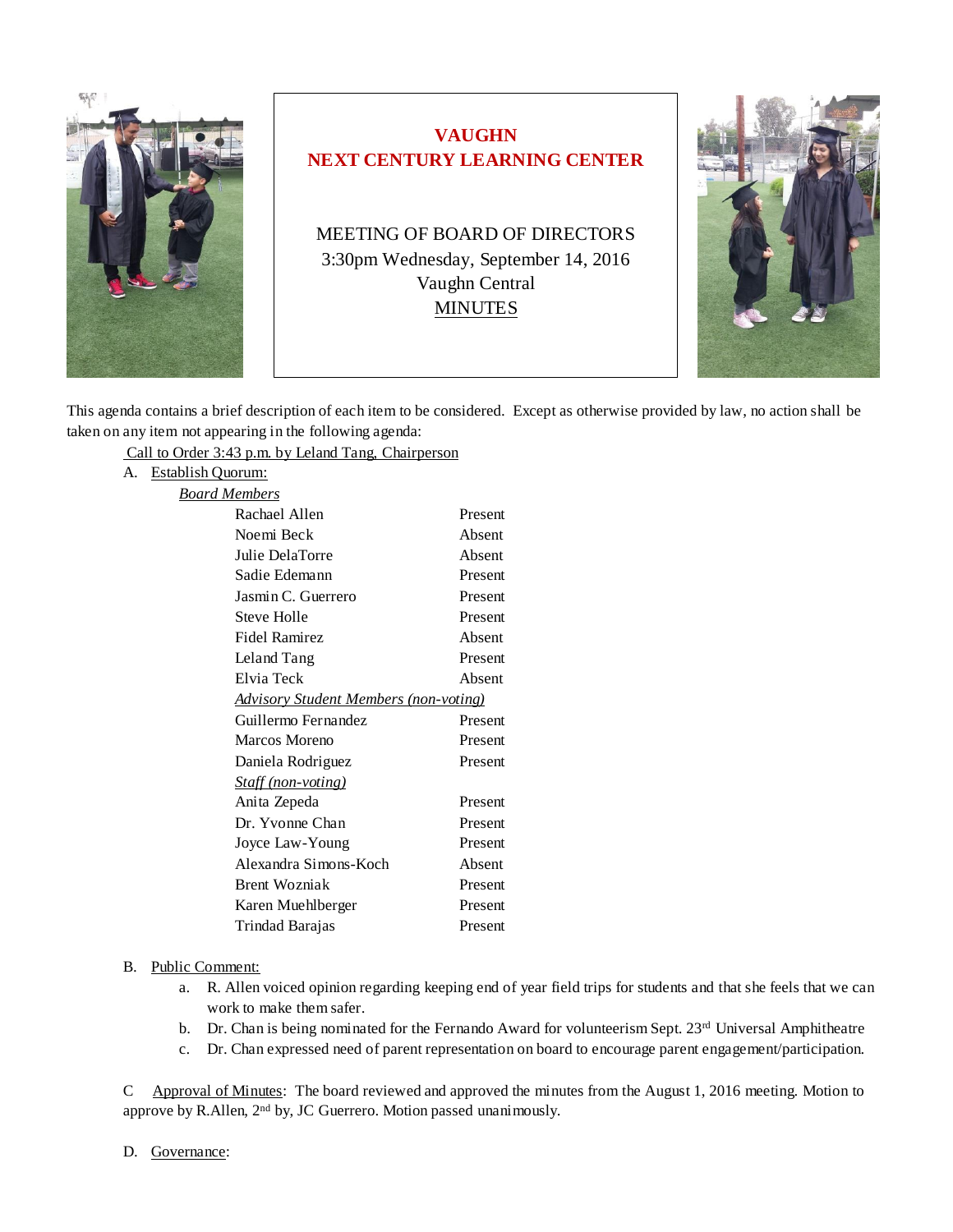#### *Discussion Items:*

- **1. Welcome New Student Board Representatives –** The Board was introduced and welcomed our newly elected student Board representatives, Guillermo Fernandez, Marcos Moreno; Daniela Rodriguez returned as our senior rep.
- **2. Governance Academy/Brown Act Training** The Board received registration information on a Governance Academy workshop to be offered on October 18, 2016 in Los Angeles by Procopio and YM & C from 10:30-1:30 at Beaudry (LAUSD Headquarters). Anita Zepeda, Sadie Edemann, and Karen Muehlberger will attend. Anyone else interested should notify A.Zepeda.
- **3. California Charter Schools Conference –** The Board received information and invitation for Board members interested in attending the 24th Annual California Charter School's Conference scheduled to take place from March 20-23, 2016 in Sacramento.

## *Action Items:*

**Charter School Compliance Monitoring –** The Board reviewed and acted on certifying compliance to items included in LAUSD's document "Compliance Monitoring and Certification of Board Compliance Review 2016- 17" Anita Zepeda, updated the board on Item 17 -Charter Public School Transparency Resolution that details requirements including providing translated documents to parents. The commitment to translate all documents was expressed as a concern regarding time and cost that would be required to complete this task. L. Tang suggested that we look into government code to see what documents are mandatory for translation and which can we place as translation available upon request. The question was also asked as to what translated documents are available at traditional schools of the district. Motion to certify compliance items included in LAUSD's "Compliance Monitoring and Certification of Board Compliance Review 2016-17", while the board notes their concern regarding cost and time that compliance Item 17 "Charter Transparency Resolution" would involve. Motion moved by S.Holle, 2nd by S.Edemann, Motion passed unanimously.

## Goals, Accountability and Outcomes:

• **Curriculum & Instruction**

*Discussion Items:*

**1. 2016 SMARTER Balanced Test Results** – The Board reviewed and discussed Vaughn's 2016 SMARTER Balanced Test Results.

## • **Business**

## *Action Items:*

**1. Bright Schools Program –** The Board discussed adoption of a resolution that will designate Dr. Yvonne Chan to apply for technical assistance from the Bright School Program (sponsored by the California Energy Commission), to conduct an energy-saving assessment of Vaughn's Main Campus. Assessment results will guide Vaughn's upcoming application for the California Energy Grant with an estimated five-year funding of \$612,000. Motion to designate Dr. Yvonne Chan to apply for technical assistance from the Bright School Program, and direct Dr. Yvonne Chan to execute energy saving measures related to Vaughn's main campus as determined by assessment moved by R. Allen, 2nd by J.C Guerrero, Motion passed unanimously.

### *Discussion Item:*

**1. One-Charter Policy and Implementation Considerations –** The Board reviewed and discussed implications that need to be considered while planning for Vaughn students to be served continuously from PK-12<sup>th</sup> grade.

## • **Partnership**

### *Information Item:*

**1. Northeast Valley Charter Schools Celebration** – The Board received updates on the Northeast Valley Charter Schools Celebration scheduled for September 17, 2016. All board members are invited and encouraged to attend.

## E. **Board Member Comments/Future Agenda Items:**

- a. One-Charter Policy and Implementation Enrollment Considerations for potential action
- b. STEM Conference at Cal State Dominguez Hills Report